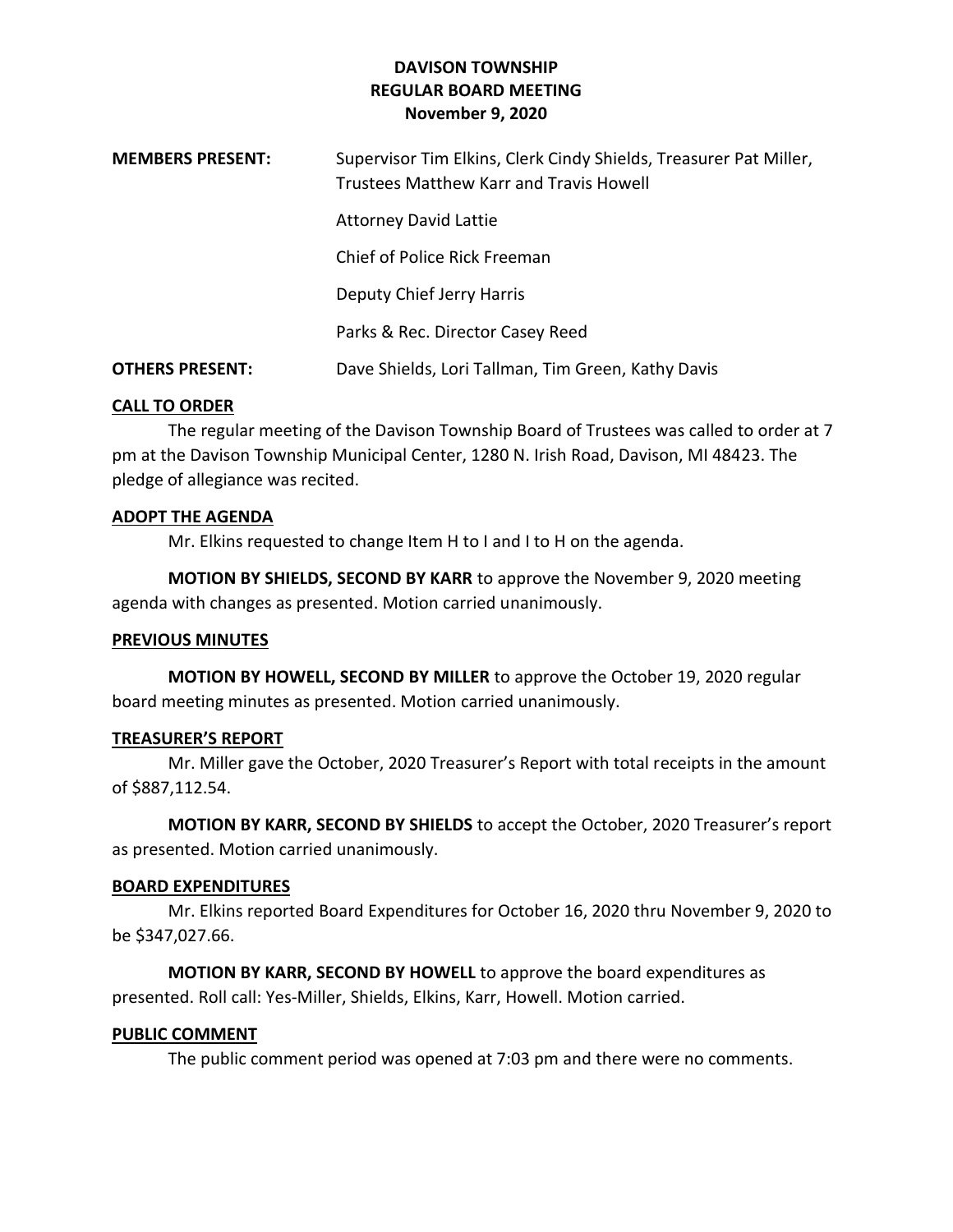#### **UNFINISHED BUSINESS**

None

### **NEW BUSINESS**

## **CDBG Public Hearing**

The public hearing for the CDBG 2022-2024 Funding was opened at 7:04 pm to discuss possible CDBG funding projects for low to moderate income areas within Davison Township. Tim suggested the Senior Center parking lot paving, dumpster enclosure, and HVAC unit, and an Outreach East donation. He said that the Veterans Memorial Park does not qualify as he had hoped it would. The funding amount will be \$154,800 and Option 1 would be the appropriate recommendation. The public audience was asked for input and there were no comments. The board discussed the different options that were presented.

**MOTION BY SHIELDS, SECOND BY HOWELL** to approve Option 1 as presented removing the Veterans Court of Honor project and authorize the Supervisor to sign the Pre-Application Form. Roll call: Yes- Shields, Elkins, Karr, Howell, Miller. Motion carried.

### **Resolution #2020-21 Public Act 152**

Mrs. Shields read the Resolution and noted that since 2011 Davison Township has selected Option 3 Section 8) Exemption. This will allow Davison Township exemption from the Public Act 152 Funded Health Insurance Contributions and to be in compliance with the requirements.

**MOTION BY KARR, SECOND BY MILLER** to adopt Resolution #2020-21 Public Act 152 as presented. Roll call: Yes- Elkins, Karr, Howell, Miller, Shields. Motion carried.

### **Resolution #2020-23 Interlocal Agreement for County Assessor**

This resolution establishes a designated assessor in Genesee County as required before December 31, 2020. All municipalities have been asked to sign this resolution appointing Stacey Kaake as the Genesee County Designated Assessor. There was discussion about when and if this assessor would be needed by the township.

**MOTION BY ELKINS, SECOND BY SHIELDS** to adopt Resolution #2020-23 as presented. Roll call: Yes- Karr, Howell, Miller, Shields, Elkins. Motion carried.

### **Resolution #2020-22 Setting Cemetery Rates for Burial of Cremains**

Mr. Elkins suggested adjusting the cost of cremain burials to reflect the increase in rising costs. He did some investigation on prices for other local cemeteries and is recommending \$370 on weekday burials and \$470 on weekend burials.

**MOTION BY SHIELDS, SECOND BY MILLER** to adopt Resolution #2020-22 as presented. Roll call: Yes- Miller, Shields, Elkins, Karr, Howell. Motion carried.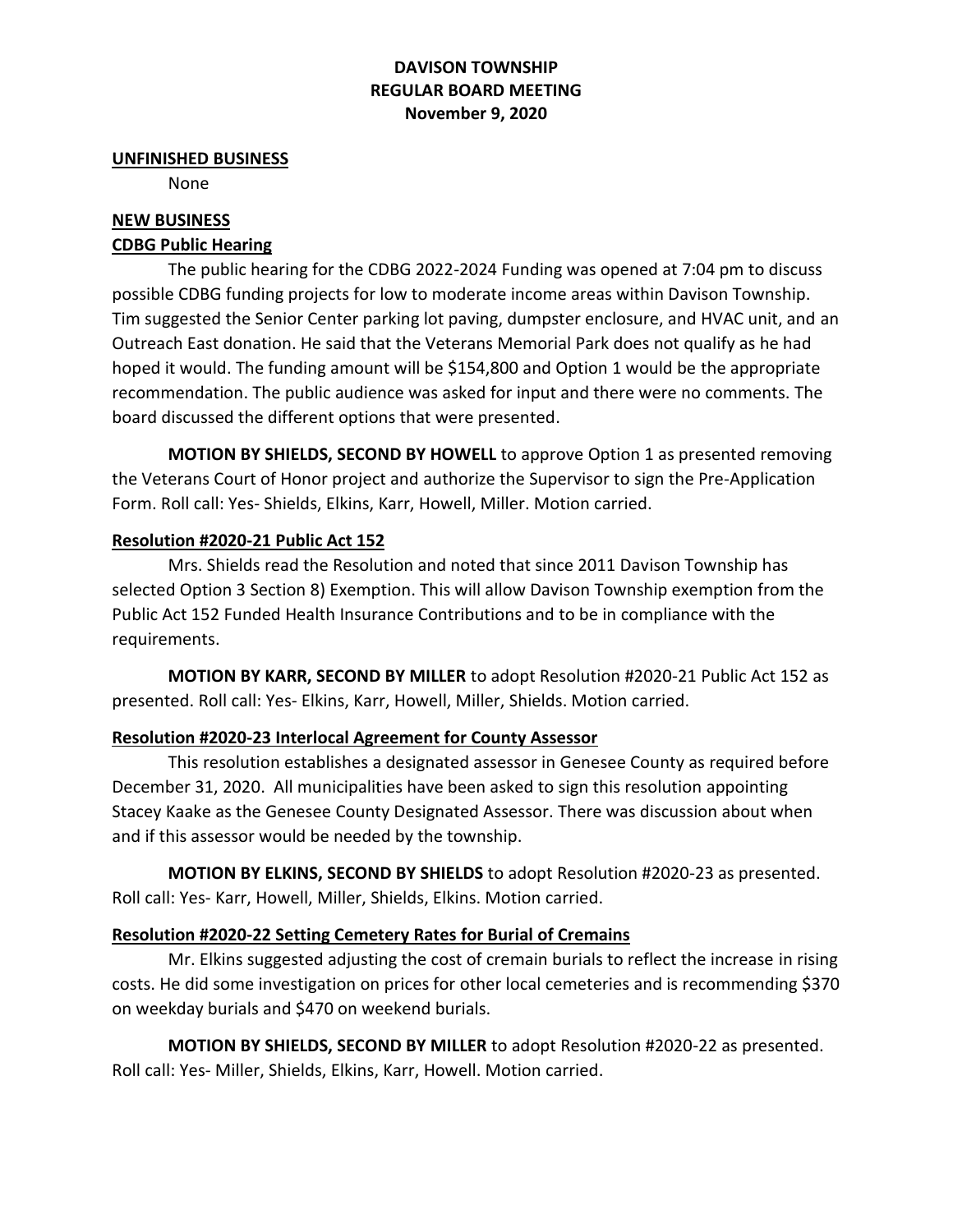### **Ordinance #12-4**

Mr. Lattie reported that our labor attorney has recommended clarification within Section 1 of the ordinance. This section addresses retiree health, dental and vision coverage for those hired or elected before July 1, 2017, but did not clearly define how the ordinance should work when an employee or elected official retires or leaves office. There was discussion about coverage for surviving spouses and dependents at the time of termination of employment. The board felt that additional language about what happens with coverage for a surviving spouse and dependents should be added.

# **MOTION BY SHIELDS, SECOND BY KARR** to approve Ordinance #12-4 with

recommended language additions as presented. Roll call: Yes- Howell, Miller, Shields, Elkins, Karr. Motion carried.

# **Veterans Court of Honor Project**

Mr. Elkins suggested installing a replacement statue for the water globe feature due to the problems it has had over the years. He recommended a bronze Eagle perched on a globe in its stead. There was discussion about the options of the statue. Mr. Miller offered free labor to construct the base of the project.

**MOTION BY KARR, SECOND BY HOWELL** to allocate not more than \$4,000 towards the Veterans Court of Honor project as recommended. Roll call: Yes- Shields, Elkins, Karr, Howell, Miller. Motion carried.

# **Snow Plowing Contract/Equipment Purchase**

Casey presented the board with options for snow removal on Black Creek Trail and Irish Road Path as follows:

- 1. Don't do it. No longer offer snow removal in these areas.
- 2. Continue to do the snow removal with the Parks Department truck and plow, knowing this will jeopardize the integrity and life of the trail that was just resurfaced. Therefore, the life of the trail will not be as long.
- 3. Contract out the snow removal to a company who has the proper machinery to do the job that will not jeopardize the trail's integrity.
- 4. Purchase the proper machinery to do the snow removal in-house. The machinery could then be used for multiple tasks as well as replace the current vehicles that are aging and in need of major repair. Funding is available in this cost center as the trail repair came in under budget.

The board discussed the different possibilities and proper maintenance of the snow removal as well as what is the warranty on the proposed purchase. Mr. Howell stated he was not comfortable purchasing a large-ticket item; he feels the new board should make this decision. Mrs. Shields concurs with that thinking.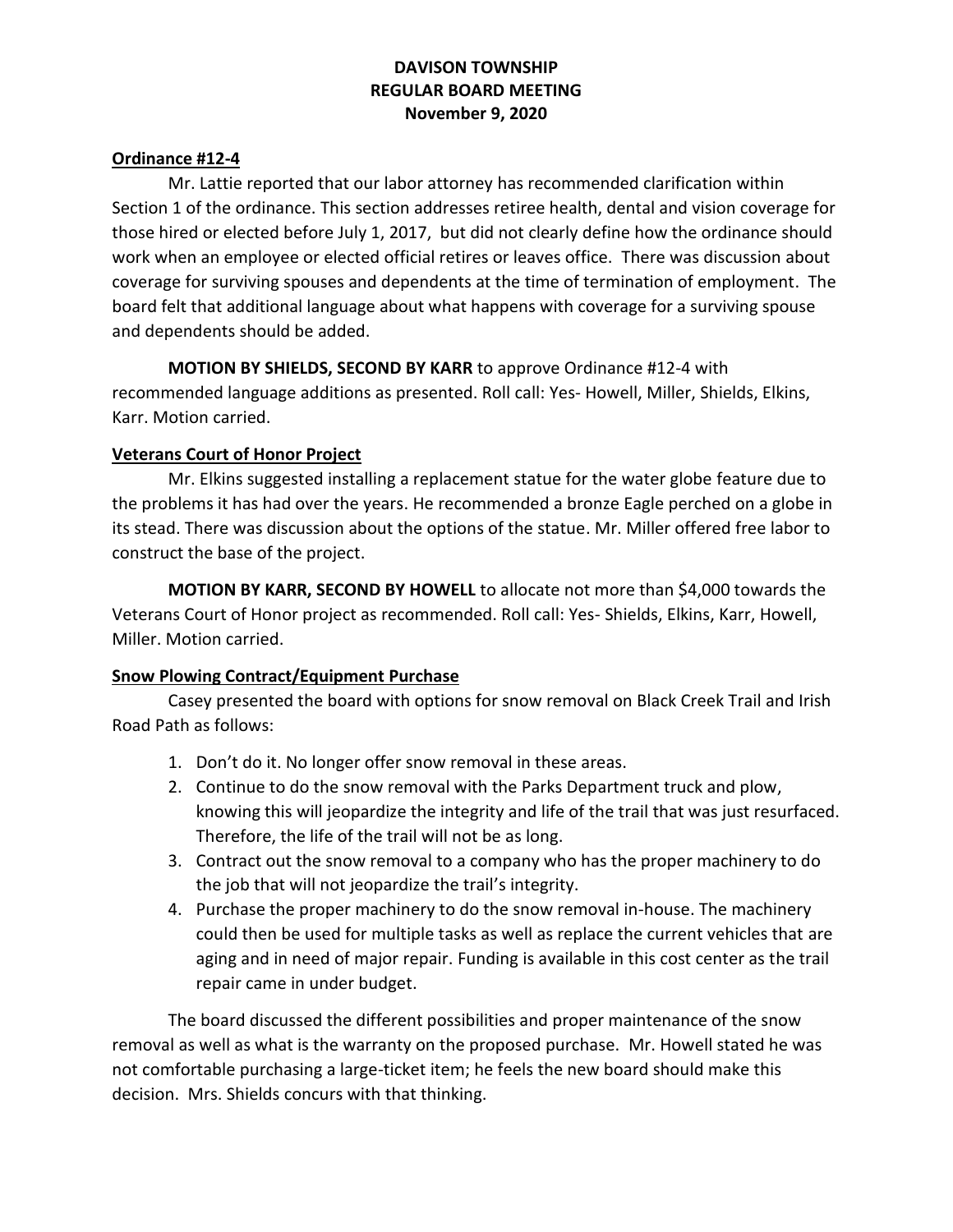**MOTION BY KARR, SECOND BY MILLER** to approve the purchase of a Kubota RTV Utility Vehicle from Flint New Holland for a total cost of \$19,835 as presented. Roll call: Yes- Elkins, Karr, Miller. No- Howell, Shields. Motion carried.

#### **BOARD COMMENTS**

Pat said he enjoyed the time working with the board, 16 years goes by fast. He was disappointed as anyone would be because there were a lot of things that he wanted to transpire and he hoped that everyone would revolve around the new board that comes in. He trusts the new elected officials would rely on the personnel that they have in place and not try to fix something that is not broken. We have the best employees in this township. We are debt free, turning the corner and don't need things fixed just because. It has been a pleasure.

Cindy thanked Mr. Lattie for his support and encouragement for the past 6 years. Davison Township is very fortunate to have you for legal counsel. To the board members: It has been an honor and the board has accomplished a great deal to enhance the quality of life for Davison Township residents. She thanked her husband for his help and support. To the new board you don't know what you don't know, learn the big picture and remember small decisions affect that big picture. Give yourself time to grasp this and proceed with caution. You have a great staff in all departments with extensive knowledge and experience; a police force with a long-standing reputation for excellence; a superior Fire Department; and the busiest Senior Center in the county and they are all depending on your leadership. I wish you much success going forward.

Matt said congratulations to the newly elected officials, I hope we can all work together to do what is best for this community. Pat you have always been a great asset, trying to save us money, have great ideas and it has been a pleasure. Cindy you are the nuts and bolts of this township. You have had the hardest job and you are sure good at it. I hope the new elected official realizes just how hard a job you have and how many hours you have to put in to be a good Clerk. Tim your enthusiasm, go getter attitude, your ideas and what you had in place for the future will be missed. Travis whatever you have in store for the future you will accomplish it.

Travis said he was grateful for the opportunity and helpfulness of all the staff and elected officials. It was a great experience and he will be glad to pass it on to his kids and participate in all township activities. He is happy to be a part of this community. He is excited to see what the new board has in store.

David Lattie said it has been an absolute pleasure working with this board and the dedication to the job and the community is fantastic. Term in and term out the people that have served on the township board have been high quality and good for the community.